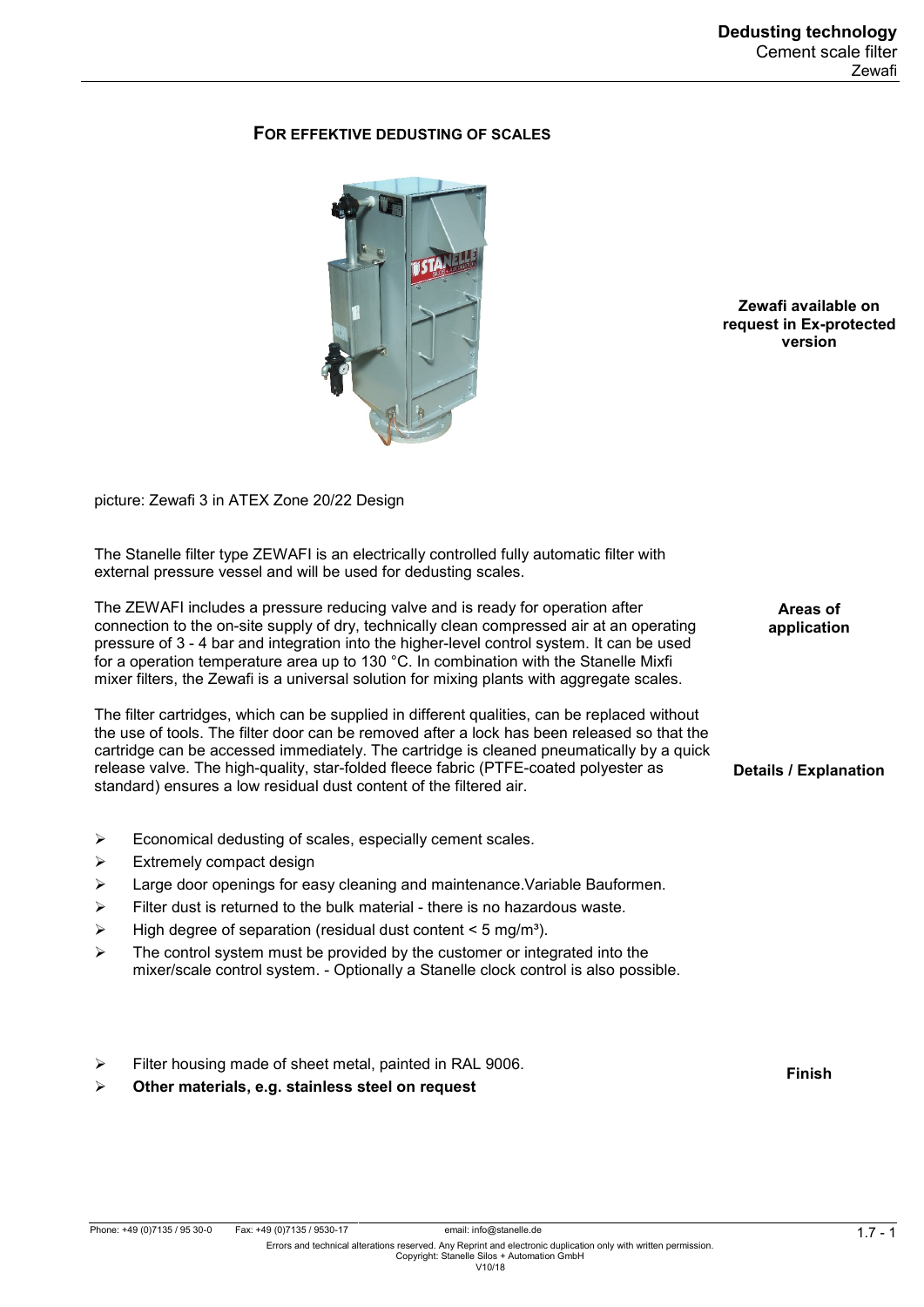### **Dimensions Zewafi (mm)**

| <b>Model</b> | Zewafi 3 | Zewafi 4 | Zewafi 5 | Zewafi 6 |
|--------------|----------|----------|----------|----------|
| а            | 1020     | 850      | 1420     | 1250     |
| b            | 400      | 548      | 400      | 548      |
| u            | 400      | 250      | 400      | 250      |
|              | 454      | 580      | 454      | 580      |
| e            | 454      | 310      | 454      | 310      |

# 73  $173$ b 48  $\circ$  $\oplus$  $\mathbf{d}$





# **Dimensioned drawing Zewafi 4 / 6 Dimensioned drawing Zewafi 3 / 5**









Phone: +49 (0)7135 / 95 30-0 Fax: +49 (0)7135 / 9530-17 email: info@stanelle.de<br>Errors and technical alterations reserved. Any Reprint and electronic duplication only with written permission.<br>Copyright: Stanelle Silos + A